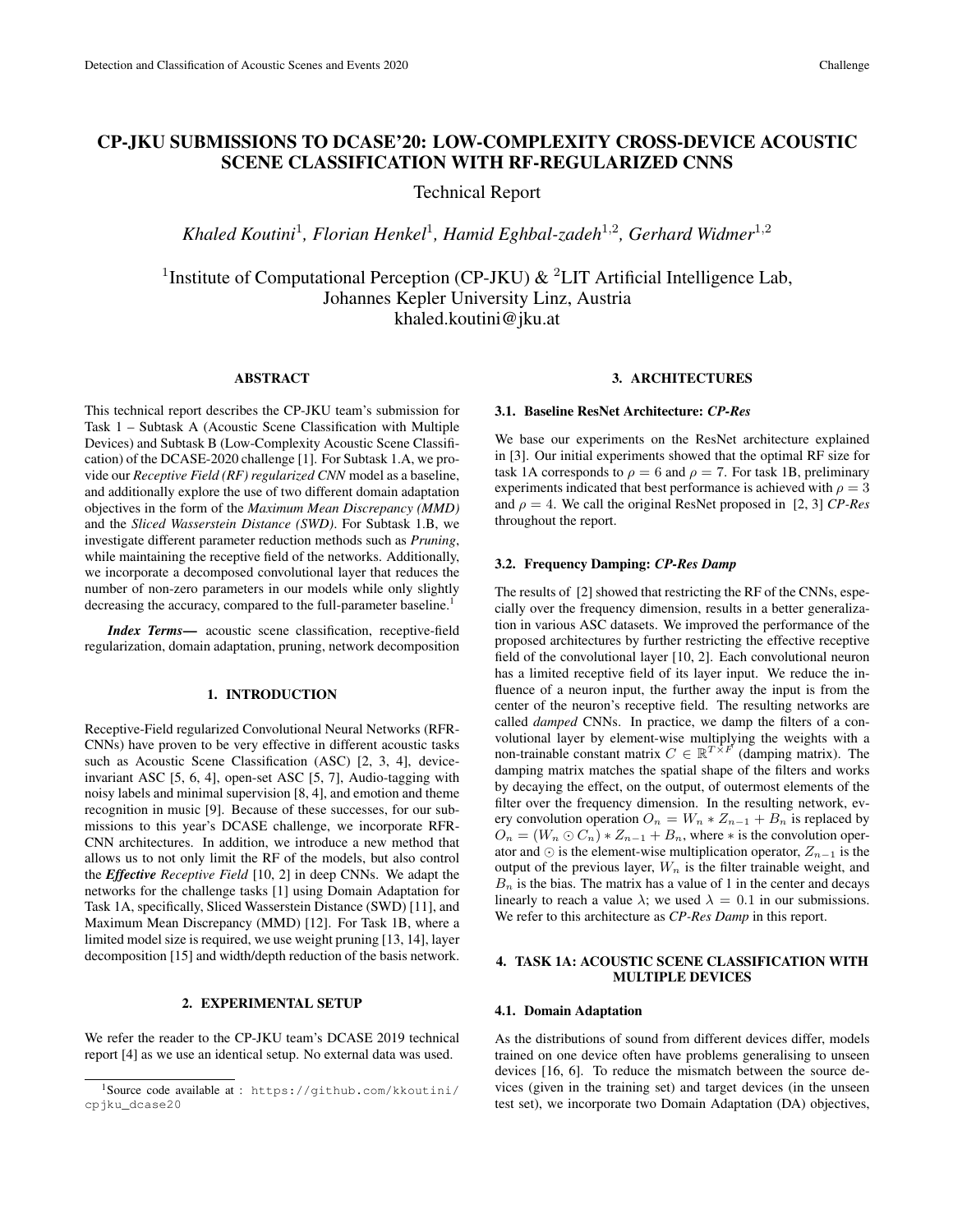namely, Sliced Wasserstein Distance (SWD) [11], and Maximum Mean Discrepancy (MMD) [12].

In order to reduce the distribution mismatch in our models, we first create two batches of samples with mixed devices, and then use the encoding of the high-level embeddings of the models to reduce mismatch by applying the DA loss. As the model continues to train, the reduction in the DA losses forces the model to create deviceinvariant representations. This approach is a simple, yet effective method that neither requires any paired data nor label information from various devices. A comparison of our methods can be found in Table 1.

#### 4.2. Results

Table 1 compares the result of our models with and without domain adaptation on the development set. The frequency damping introduced in Section 3.2 improves the accuracy of our baseline ResNet by approximately 1%. Using a DA objective slightly improves our results in case of SWD, while MMD yields on average a worse accuracy than the reference baseline.

| Model         | DА         | Accuracy |
|---------------|------------|----------|
| CP-Res [2, 3] | x          | 0.6981   |
| CP-Res Damp.  | x          | 0.7107   |
| CP-Res Damp.  | <b>MMD</b> | 0.7080   |
| CP-Res Damp.  | <b>SWD</b> | 0.7180   |

Table 1: Comparison of our domain adaptation (DA) approaches to two baselines on the DCASE'20 Development Test-Split. *Res Damp.* refers to a ResNet with frequency-damping as introduced in Section 3.2. We additionally test this architecture in combination with two DA objectives MMD and SWD. All the networks are built using  $\rho = 6$  [3]. The table shows the mean of the accuracy of the last 10 epochs for each model.

#### 4.3. Submissions Summary

All the submitted systems are trained on the whole development set. We average the prediction of the last 5 epochs because there is no remaining validation set.

- Submission 1: CP ResNet Frequency-Damped We train a single network with  $\rho = 7$  and frequency damping, and submit the mean of its predictions in the last 5 epochs of training.
- Submission 2: CP\_ResNet F-damped SWD We train a single network with  $\rho = 6$  and frequency damping with an additional Sliced Wasserstein Distance (SWD) as a domain adaptation loss, and submit the mean of its predictions in the last 5 epochs of training as well as the predictions of the 5 last Stochastic Weight Averaging (SWA) models (as explained in [4]).
- Submission 3: CP ResNet DA and non-DA ensemble We average the predictions of 14 models ( $\rho = 6$  or  $\rho = 7$ ; damping or basis network; without DA, with SWD or with MMD). For each model we also average the last 5 SWA and non-SWA models.
- Submission 4: CP ResNet DA ensemble Similar to submission 3, but we only average the predictions of the models trained with domain adaptation loss.

## 5. TASK 1B: LOW-COMPLEXITY ACOUSTIC SCENE CLASSIFICATION

The goal of Task 1B is to learn low-complexity models, i. e., models with a restricted number of parameters, to classify three different acoustic scenes. The model size is restricted to 500 KB of non-zero parameters which translates to 128K and 256K parameters with full and half floating point precision, respectively.

We train the models using full precision floating point data type for the parameters and the gradients. We cast the model weights to half precision floating point for inference and testing. Our experiments on the development set showed no (or insignificant) performance drop after casting the parameters to half precision.

### 5.1. Approaches

In the following, we investigate different methods to maintain a high classification accuracy while keeping the number of parameters within the allowed limit. In all the approaches, we follow the principle of reducing the number of parameters while keeping the final receptive field of the network constant.

#### *5.1.1. Width and Depth restriction*

The basis ResNet [2, 3] has many  $1 \times 1$  convolutional layers that significantly increase the number of parameters without affecting the final receptive field of the network. Since the task is simplified to a 3 class classification problem, we experimented with removing several number of this layers without a significant performance drop. Furthermore, reducing the width of the network has a large impact on the number of parameters without a significant performance drop. Since the width of the network i. e., the number of channels in the convolutional layers has a quadratic relationship with the number of parameters in the convolutional weights.

#### *5.1.2. Parameter Pruning*

For each convolutional layer we learn a pruning mask by replacing each convolution  $O_n = W_n * Z_{n-1}$  by  $O_n = (W_n \odot g(M_n)) *$  $Z_{n-1}$  Where  $*$  is the convolution operator.  $\odot$  is the element-wise multiplication operator,  $Z_{n-1}$  is the output of the previous layer,  $W_n$  is the filter trainable weight.  $M_n$  is the learnable pruning mask weights and has the same shape as  $W_n$ .  $g(x)$  is the gating function. We define  $g(x)$  to work in the forward pass as a binary gate:

$$
g(x) = \begin{cases} 0 & x \le 0 \\ 1 & x > 0 \end{cases}
$$
 (1)

In the backward pass  $g$  passes the gradient to the pruning mask  $M_n$ as a Sigmoid activation:  $\frac{d}{dx}g(x) = \frac{e^{-x}}{(1+e^{-x})}$  $\frac{c}{(1+e^{-x})^2}$ . This learning approach allows the original weights of the network to be learned as if  $g(M_n)$  is a constant mask, while the pruning weights are learned as a scale of the original weights. Therefore, we can sort the pruning weights based on their value in order to reach a required pruning ratio.

The overall adaptive-pruning learning algorithm works by linearly increasing the pruning ratio  $p$  from 0 to a specific ratio to achieve the required number of parameters. We start training by setting  $M_n = 1$  for all the layers. At the end of each training epoch we sort the learned pruning mask weights  $M$  (either per layer or globally) and set a portion (corresponding to  $p$ ) of the smallest weights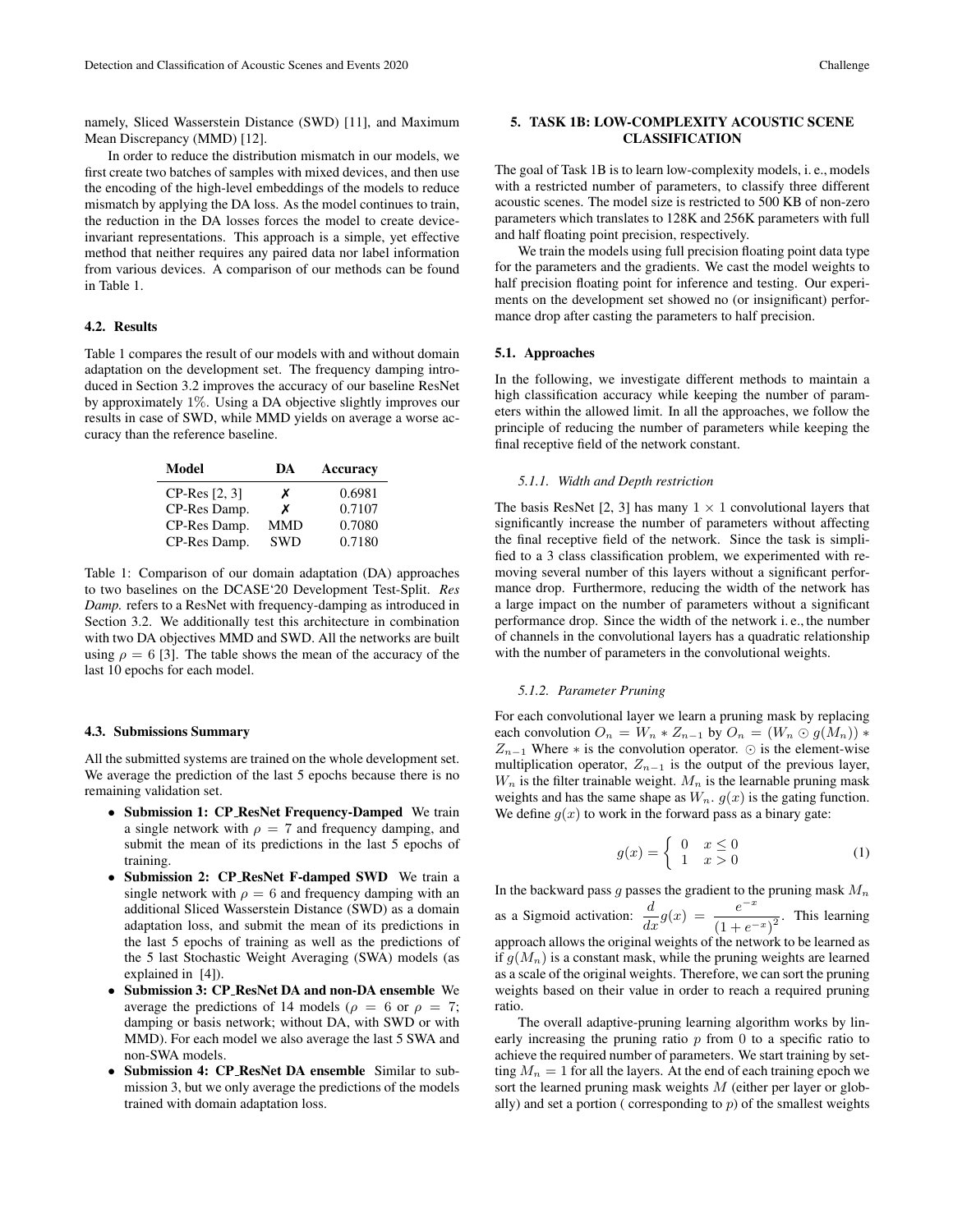to −1 effectively pruning the corresponding weight. We reset the remaining elements of  $M$  to 1 for the next epoch, and repeat after the epoch for the new value of  $p$ .

#### *5.1.3. Decomposed Convolutions*

Inspired by the use of singular-value-decomposition (SVD) for convolutional neural networks [15], we propose to directly train decomposed convolutional layers. Given a regular convolutional layer with dimensionality

$$
C_{in} \times C_{out} \times k \times k,\tag{2}
$$

with  $C_{in}$  and  $C_{out}$  being the number of input and output filters, respectively and  $k$  the kernel size. Such a layer can be decomposed into three convolutional layers using a compression factor Z

$$
C_{in} \times (C_{out}/Z) \times 1 \times 1
$$
  
\n
$$
(C_{out}/Z) \times (C_{out}/Z) \times k \times k
$$
  
\n
$$
(C_{out}/Z) \times C_{out} \times 1 \times 1
$$
 (3)

For example, a  $128 \times 128 \times 3 \times 3$  convolution has  $147456$ parameters (neglecting the bias). Using a compression factor  $Z =$ 4, we get three convolutions  $128 \times 32 \times 1 \times 1$ ,  $32 \times 32 \times 3 \times 3$  and  $32 \times 128 \times 1 \times 1$ , resulting in 17408 parameters. In this way we construct a model with less than 20000 parameters which achieves more than 95.8% accuracy on the development set.

### 5.2. Results

Table 2 compares the result of our models with different number of parameters on the development set. Our baseline ResNet with frequency-damping achieves 97.6% accuracy on the test data, however with more than 3 million parameter it exceeds the parameter limitation. Our pruned network (*CP-Res Damp.-GP*) is able to achieve a similar accuracy of 97% with approximately 13 times less parameters, thus staying within the parameter limit. Our smallest models relying on decomposed convolutions still achieve an accuracy close to 96% with only 1% of the parameters of the baseline model.

#### 5.3. Submissions Summary

All the submitted system are trained on the whole development set, the weights are converted to half precision floating point, the learned pruning mask (if exist) is applied to the weights and pruning weights are set to zero. We then report the final number of non-zero parameters and the model size.

• Submission 1: CP ResNet Decomposed We decompose the convolutional layers of the network ( $\rho =$ 

4) as explained in Section 5.1.3. the resulting network has 17520 parameters and a total size of 34.21875 KB, the performance of the network when trained on the development set is reported as "Res Dec." in Table 2.

• Submission 2: CP ResNet RF-Damp Gate Prune We apply the adaptive pruning on a frequency damped Resnet (Section 3.2) ( $\rho = 4$ ) as explained in Section 5.1.2. We prune only the weights of  $1 \times 1$  convolutional layers. The network has in total 345990 parameters including 77824 parameters of the  $1 \times 1$  convolutional and the same number of parameters for the pruning mask weights. After training and adaptive pruning the network the total number of non-zero

| Model             | # NZ/Total  | Size (KB) | Acc.   |
|-------------------|-------------|-----------|--------|
| CP-Res [2, 3]     | 3415K/3431K | 6671.5    | 0.9685 |
| CP-Res Damp.      | 3415K/3431K | 6671.5    | 0.9761 |
| CP-Res Damp.-R    | 224K/227K   | 437.8     | 0.9709 |
| CP-Res Damp.-GP   | 247K/345K   | 483.5     | 0.9737 |
| CP-Res Dec.       | 17.5K/18.3K | 34.2      | 0.9583 |
| CP-Res Damp.-Dec. | 17.5K/18.3K | 34.2      | 0.9595 |

Table 2: Comparison of our parameter reduction methods to two baseline architectures on the DCASE'20 Development Test-Split. We report the accuracy (Acc.) over all classes, the number of nonzero (NZ) parameters (without batch normalization), the total number of parameters as well as the size of the model in KB. Note that we use half-precision (Float16) for the calculation of the model size. *Res Damp.* refers to a ResNet with frequency-damping as introduced in Section 3.2, *Res Damp.-R* is a frequency-damped ResNet with width and depth restriction (cf. Section 5.1.1, *Res Damp.-GP* is a frequency-damped ResNet in combination with gate pruning (cf. Section 5.1.2) and *Res Dec.* is a ResNet where all convolutions are replaced with decomposed convolution and a compression factor  $Z = 4$  (cf. Section 5.1.3). The table shows the mean of the accuracy of the last 10 epochs for each model.

parameters adds up to 247562 with a total size of 483.520 KB

- Submission 3: CP ResNet RF-Damp small width/depth We reduce the width and depth of the basis network so that it fits within the size limit. The resulting network has 242592 parameters and a size of 473.813 KB
- Submission 4: CP\_ResNet ensemble of smaller models In this submission we average 3 smaller models so that their total size fits in the size limit with 249386 parameters and 487.082 KB . The three models are as follows: a) A damped ResNet with decomposed weights and adaptive pruning with a total number of non-zero parameters of 87168. b) A restricted ResNet with 100288 parameters. c) A ResNet with adaptive pruning with a total number of non-zero parameters of 61930.

### 6. CONCLUSION

In this technical report, we detailed our approaches to tackle Task 1A and 1B of the DCASE-2020 challenge. We showed that by adding a further limitation on the effective receptive field in the form of frequency-damping, we improve the accuracy of our RFregularized baseline ResNet. Additionally, we investigated several approaches to reduce the number of parameters in our models. Our results suggest that we can design networks with only 1% of the parameters of a reference model without a severe performance degradation.

## 7. ACKNOWLEDGMENT

This work has been supported by (1) the COMET-K2 Center of the Linz Center of Mechatronics (LCM) funded by the Austrian federal government and the federal state of Upper Austria, and (2) the European Research Council (ERC) under the European Union's Horizon 2020 research and innovation program (grant agreement number 670035, project "Con Espressione").